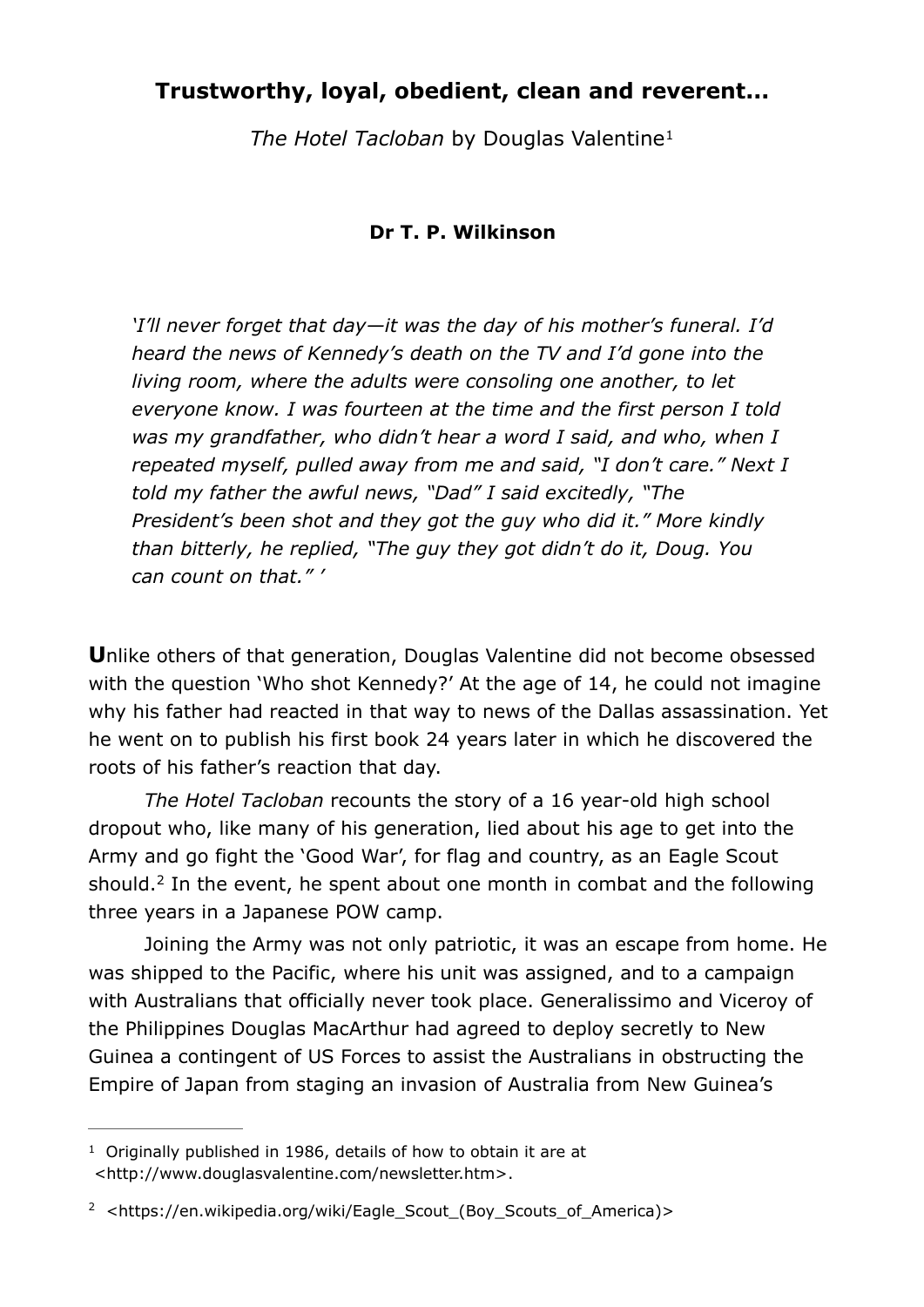southern coast. There the unit to which Douglas Valentine Sr. was assigned was sent and there MacArthur forgot about them.

 Douglas Valentine became a writer by first recovering everything his father had been officially commanded to forget some 40 years previously. The literary transcription covers events that 'did not happen'. The mission on which his father was sent ended in a patrol during which everyone in his squad but him was killed. As officially there were no American troops in New Guinea at the time, there could also be no US POWs. He was the only US soldier in a camp otherwise holding only Australian and British prisoners – and at age 16 he was more than somewhat out of place.

<span id="page-1-1"></span> As an Eagle Scout, Douglas Sr. had reached the pinnacle of the paramilitary organisation Baden-Powell launched in support of British imperialism during the Boer War. He lied about his age to do his patriotic duty. Does the lie or the duty or the patriotism come first in the Boy Scout law?<sup>3</sup> After three years of imprisonment, this Eagle Scout came back to the US physically broken and denied every recognition, benefits or assistance due to veterans of US wars. What is worse he had to give his consent to this denial, obstructing later recourse. Naturally the actions of MacArthur, Patton and Eisenhower toward the WWI veterans of the 'Bonus Army' could have shown what the ordinary private soldier has to expect when in need after having served his country. However, the machine for selling the military and war has always been rather successful at masking the real divisions between those who command and those who die. Even today it is the supposed military virtue attributed to these generals, their supposed loyalty and concern for their troops, their supposed (imagined) bravery at the head of enormous bureaucratic organisations, which is allowed to overshadow their actual conduct as officers in the military class and caste system.

 The history of the prisoner-of-war camp known as Hotel Tacloban, because of its proximity to the eponymous provincial capital of the Philippine island of Leyte, might never have been told. Douglas Jr. and Douglas Sr. were not on the best of terms – quite apart from the generational conflict and the political turmoil caused by the war against Vietnam. The author's father was not among those proud veterans with stories or anecdotes (real or fabricated) from their days in 'the War'. He belonged to none of the typical veterans organisations, viewing them more with contempt than respect. Had Douglas Sr.'s GP not prescribed telling his story as a way to relieve his illnesses – after multiple heart attacks, open heart surgery and decades suffering from malaria

<span id="page-1-0"></span><sup>&</sup>lt;sup>[3](#page-1-1)</sup> The Boy Scout Law: 'A Scout is: trustworthy, loyal, helpful, friendly, courteous, kind, obedient, cheerful, thrifty, brave, clean and reverent.' There have been different formulations since the first one promulgated in Scouting for Boys (1908). This is the version I learned.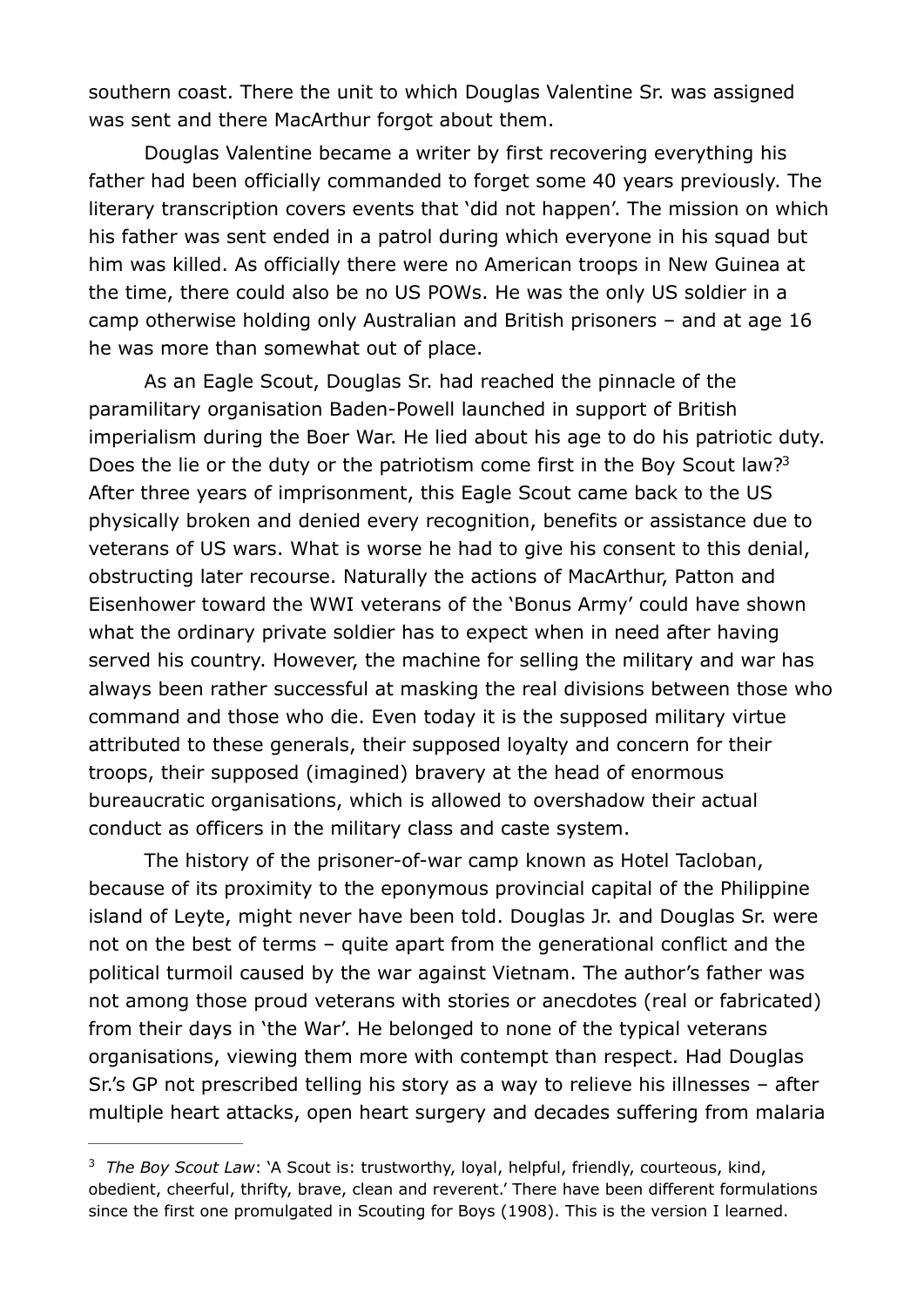(which officially he never had) – he may never have lived to tell it. Father and son had to create a basis of communication virtually from scratch. This is probably why the book is so successful in presenting the story accurately and why it is free from the sentimentality that makes treacle out of most memoirs. Although unsentimental, *The Hotel Tacloban* is saturated with unstated but real empathy for the person whose story is recorded. This empathy was so powerful that former CIA director William Colby, who had read the book, hoped Valentine Jr. would bring that empathy to his book about the soldiers in Phoenix, and granted him the key interview that led to his landmark study *The Phoenix Program.*[4](#page-2-0)

<span id="page-2-3"></span><span id="page-2-2"></span>*The Hotel Tacloban* is a short book, 173 pages comprising nineteen chapters. In the beginning the background to the deployment that brought the 16 year-old to New Guinea is told. Intermittently the exploits of the big Douglas, the great self-promoting, warrior chieftain and third generation mass murderer in the commission of the United States, Douglas MacArthur, are summarised for context.<sup>[5](#page-2-1)</sup> This serves to remind the reader of the difference between the war story for public consumption and the war stories that are suppressed because they neither flatter the mass murdering class nor make good advertising for cannon fodder. At the same time it is important to see that Douglas Valentine Sr.'s suffering is a direct result of the uncontrollable egotism, class and caste arrogance, and blood lust of the Big Mac, who was fond of posing as a soldier's soldier but in fact considered any and all servicemen who did not immediately benefit his career to be worthless. Douglas MacArthur was probably the most theatrical of the mass murdering class in his day and so it might be unfair to make him a bigger, easier target than he already was. Eisenhower liked to keep a low profile, letting generals like Patton 'play Macbeth'. From a stylistic point of view it is highly appropriate to focus on MacArthur also because of the coincidence of their first names.

<span id="page-2-0"></span>William Colby (1920-1996) Director of Central Intelligence, i.e. head of the CIA (1973-1976) [4](#page-2-2) Prior to that he had served as chief of the Far East Division and Chief of Station in Vietnam, with particular responsibility for the creation of what became known as the Phoenix Program.

<span id="page-2-1"></span> $5$  Douglas MacArthur (1880–1964), just to avoid any confusion. MacArthur had served under his father Arthur MacArthur while the latter was Military Governor of the Philippines, a colony in the US Empire until 1948, when it became a puppet state under US suzerainty. Prior to the outbreak of World War II Douglas held a commission from the nominally independent Commonwealth of the Philippines by which he had *de facto* command of Philippine colonial forces. The West Point graduate from Arkansas came from a long line of professional mass murderers. He would become the virtual military governor of the US dominated Pacific from 1945 until he was relieved of duty by Harry Truman in April 1951. MacArthur's career was one of ruthless self-promotion both in battle and in the political sphere. He is probably the epitome of the military officer caste as it developed in the US.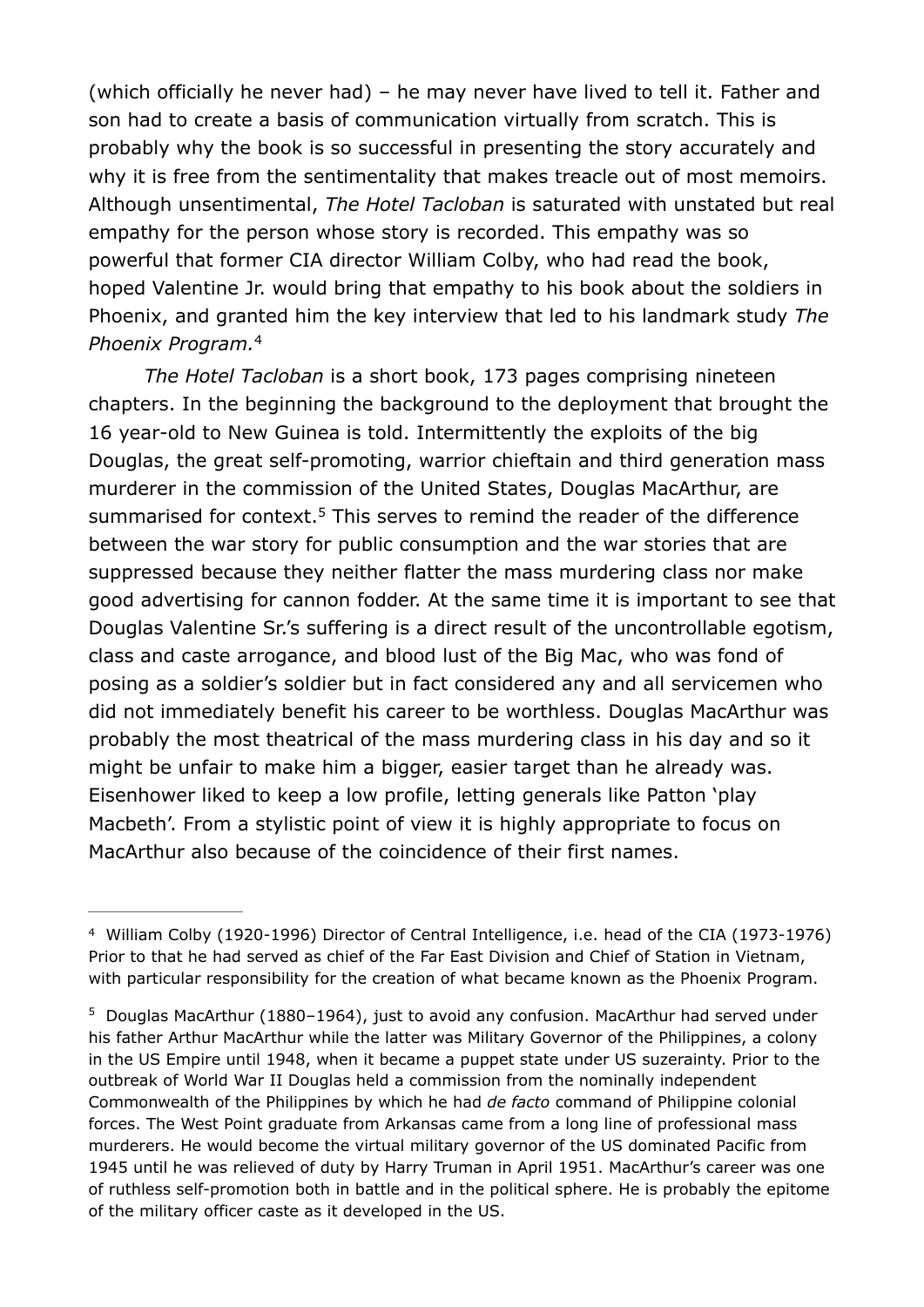<span id="page-3-2"></span> The story is an investigation in the depravity of war, not only for those upon whom it is waged but also for those who are just there to obey, kill and die. It is also something like what the Germans call a *Bildungsroman*, a novel in which the protagonist is educated and developed into the character central to the narrative. At the same time this book has the brilliance of Herman Melville's *Billy Budd*.<sup>[6](#page-3-0)</sup> Douglas Valentine Sr. is not executed like Melville's hero but the story is full of the contradictions of class and caste in the military (the only place in American society where both class and caste are even acknowledged). Beginning with Valentine's landing in New Guinea and the patrol in which all but him are brutally killed, the story includes details that suggest explanations for events but remain riddles unsolved. For instance, before going out on patrol the lieutenant leading the squad orders Valentine to remove a military patch displaying crossed swords (perhaps a cavalry badge) from his uniform. Grudgingly he assents but apparently forgets to actually do it. When the squad is ambushed, every soldier is brutally bayonetted until the Japanese come to him. The Japanese officer commanding appears to recognise the crossed sword patch and his life is spared. Yet the story offers no explanation for this anywhere, leaving the attentive reader to wonder what the significance of this trivial detail has, if any.

 To arrive at the prison camp, the young Douglas Sr. has to be transferred by ship from New Guinea to Leyte and is blindfolded the entire route. Here again we notice that a fact becomes a narrative device because the capture and transfer were alienating but the reader has to understand how alienation occurs in the person who experiences it. This use of detail to construct preponderance in a situation has become a characteristic of Douglas Valentine Jr.'s work. Although there is nothing sinister in the transfer itself, the stages of entering the hell that Douglas Sr. would inhabit for three years are just as important because the violence of war is not accidental activity. It is planned and depends on a myriad of ordinary operations, which if viewed in isolation conceal the concept of mass murder to which these acts also belong.<sup>7</sup>

<span id="page-3-3"></span> Douglas Sr. arrives in a camp, originally constructed by the US colonial regime to detain Filipinos and hence woefully 'undersized' for white folks, the Australian and British inmates. Because he is a private and still a youth, and because he is the only American, he is taken under the wing of the Australian

<span id="page-3-0"></span><sup>&</sup>lt;sup>[6](#page-3-2)</sup> Herman Melville, *Billy Budd*, an apparently unfinished last prose work by Melville (1819-1891). Published posthumously in 1924.

<span id="page-3-1"></span><sup>&</sup>lt;sup>[7](#page-3-3)</sup> In *The Phoenix Program*, Valentine applies this attention to detail masterfully by presenting the organisation of operations and their components – to reveal structure in which facts first acquire any useful meaning. Douglas Valentine, *The Phoenix Program*, reviewed in *Lobster* 68 by this author.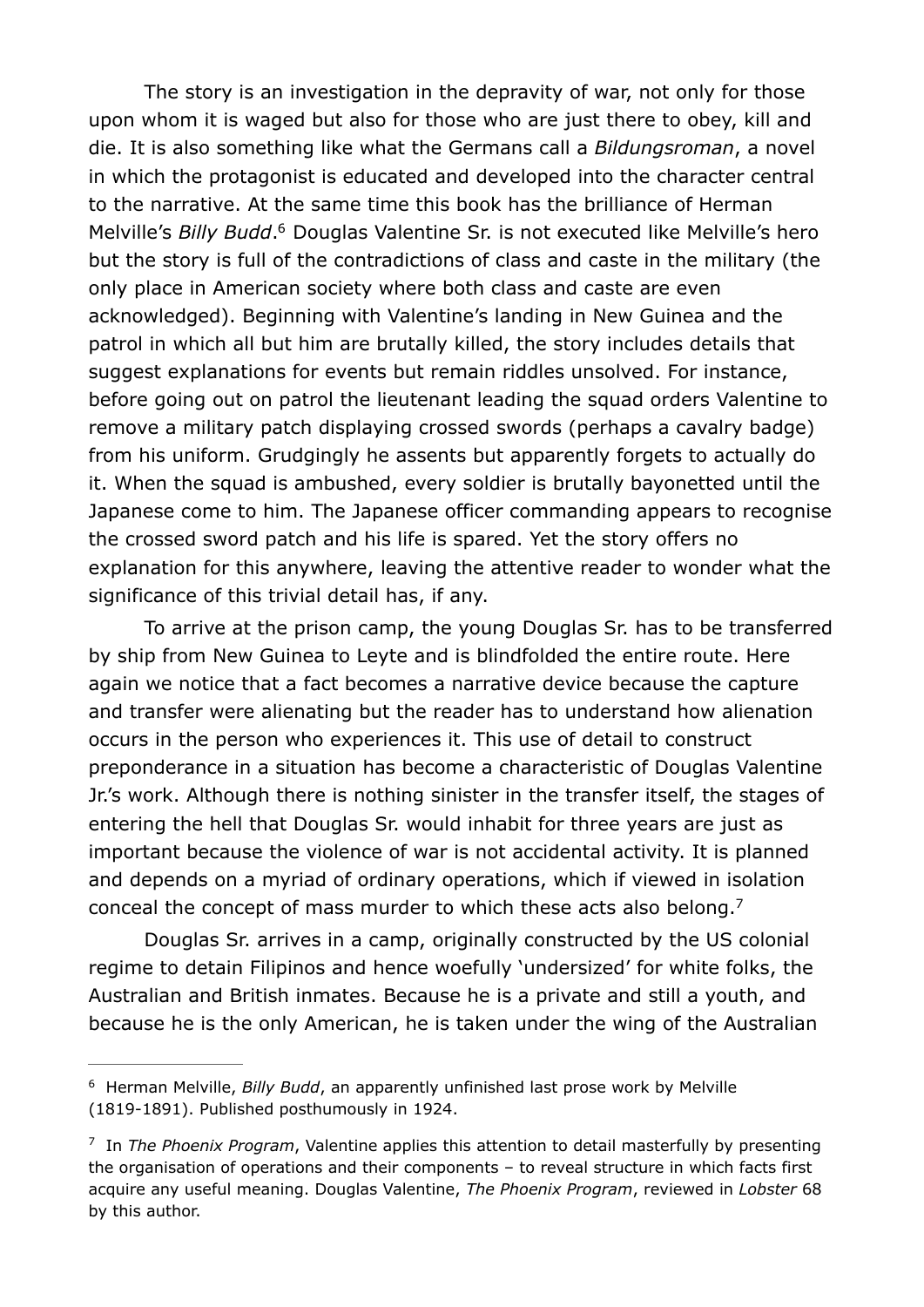majority in the camp. Thus we learn about the way Australians behave and the lack of filial love between HM Australian Forces and the British Army. Douglas Sr. begins to learn about social organisation in this sweltering and infested, disease-ridden patch of earth. The British are the best organised and therefore dominate the camp despite their inferior numbers. However this organisation is based on rigid class distinctions and the capacity to demand not only military discipline but also fealty and subservience according to rank and station. If there is a hell and it is organised, then it will be commanded by a regular British Army officer of at least field grade (major or above). This plot of hell is commanded by the graduate of HM Royal Military College Sandhurst, Major R L Cumvns.<sup>[8](#page-4-0)</sup>

<span id="page-4-1"></span>As Valentine Sr. related it:

*'I suppose it's a cultural foible with the English (certainly any nation that nurtures and glorifies a royal family, at huge public expense, necessarily develops an unnatural devotion to figures of authority), but it was embarrassing to watch the Brits grovel at the Major's feet. For their part the Aussies looked down upon the Brits with disgust and wondered how any self-respecting man, especially a soldier, could allow himself to accept such a demeaning, subservient role. No Aussie in his right mind would ever play the toy soldier, or yield to someone regardless of his merits. Aussies rendered their loyalty to individuals of proven worth, not to abstracts like office or rank.'* 

Of course what also separated the British from the Australians (and Valentine) was the fact that most of the British were professional soldiers – the Army was their business. The Australians were serving because Japan – at least New Guinea – was on their doorstep. When the war was over the Australians would return to civilian life. The sergeant major, those company grade officers and NCOs had to play by the rules – the rules of the mass murdering elite who control the professional armed forces. They could not afford Australian libertarianism – even if it had occurred to them.

 Valentine Sr. also learned a subtle lesson, one which is not openly taught, but essential for survival. All militaries are organised hierarchically and the most salient distinction is between officers and men. Major Cumyns was

<span id="page-4-0"></span><sup>&</sup>lt;sup>[8](#page-4-1)</sup> Sandhurst is the British Army's officer training college: RMA Sandhurst. It is the United Kingdom's equivalent of USMA West Point. The main differences are that Sandhurst is not a degree-granting university like West Point and of course the graduates of Sandhurst take the Queen's commission, defending the monarchy and not just the nation. In day-to-day operations this does not affect the lethality or banality of the officers each institution produces. However, in the United States the ultimate subordination is to the bureaucratic chain of command. In Britain this is personified in the quasi-feudal subordination to the British sovereign and its extensive system of rank and honours.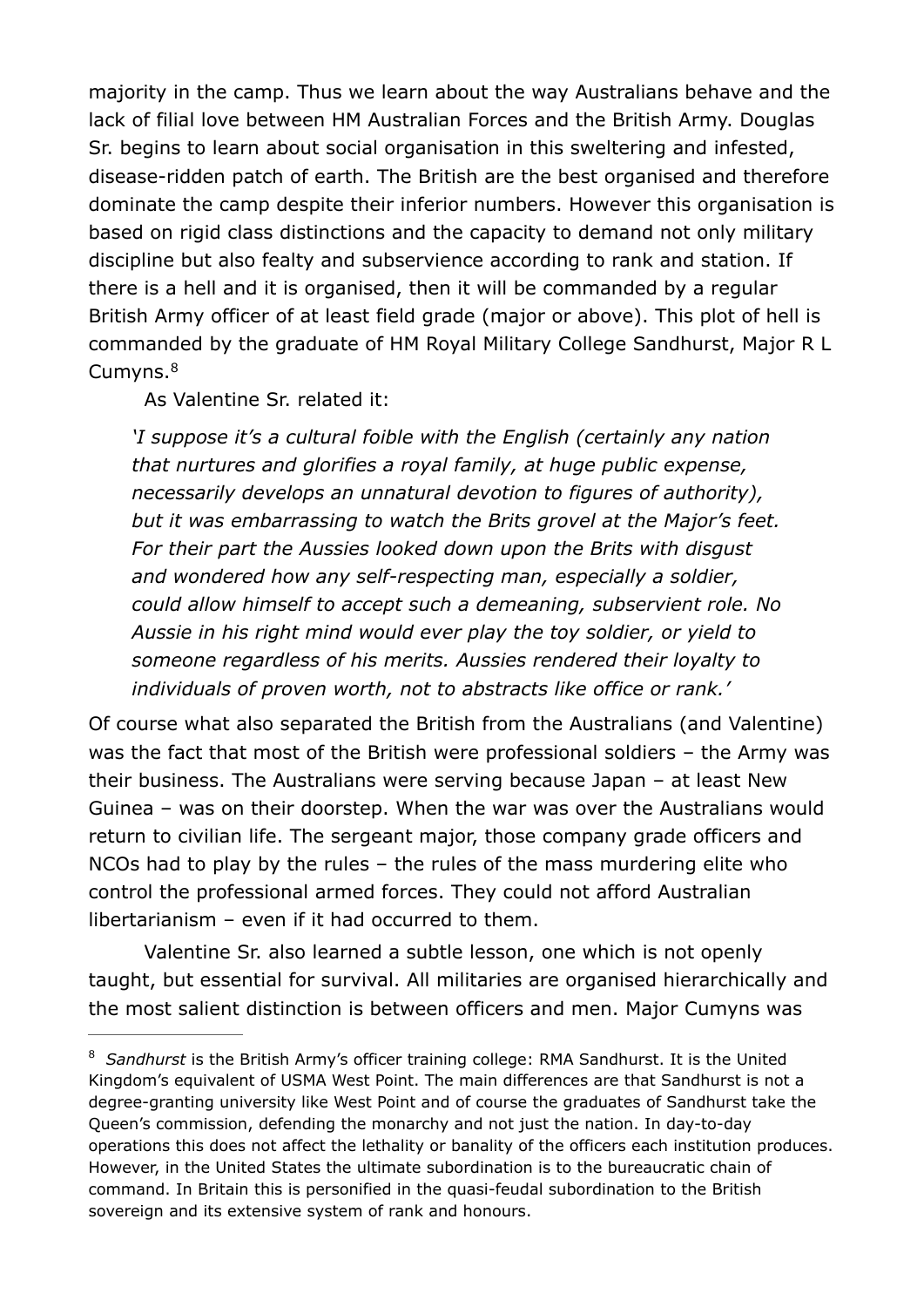first and foremost an officer and then he was British – at least as far as ordinary soldiers were concerned. This may be extreme in the British Army but it is common to virtually all war machines. Valentine was to learn at high cost to himself what it meant to violate the rules of this hierarchy – of class in an absolute system like the Army.

 At this point it is important to note that although war is essentially a lawless condition – organised murder and destruction, in which the criminals who run the State authorise those they rule to commit virtually unlimited violence against chosen targets with whatever state of the art weaponry prevails – there has been a tradition in most societies that regulates even the limits of this authorised murder. (If only to keep the organised hordes from turning on their leaders or interfering with the State's objectives by mere wanton violence.) This lawlessness is governed by what are generally called the 'laws of war'. In ancient times, i.e. before industrial mass slaughter (middle of the nineteenth century), these mainly unwritten rules were based on the sentimentality of chivalry. Knights were supposed to be subject to codes of conduct including respect for the unarmed or those who surrender in battle. However with the abeyance of 'knightly combat' new instruments were developed. In fact the chivalric codes for war only applied to combatants of equal rank and station and never extended protection to foot soldiers of the rank and file.

<span id="page-5-1"></span> The unpleasantness of the British war in the Crimea led to the establishment of the Red Cross, which, among other things, was supposed to ameliorate the conditions of soldiers sick or wounded and later those captured in combat. $9$  This was initially only a national solution intended to dampen public disgust at the British Army's mismanagement of the war. Eventually this model was extended to cover most countries for whom professional transborder murder and mayhem were standard. (Of course little aid was afforded those in the colonies or wherever non-whites were resisting conquest by force of arms.) The exceptional slaughter among white folks in the years 1914–1917 served to reinforce arguments for rules to govern the conduct of mass murder by uniformed servants of the State. Today we still have The Hague and Geneva

<span id="page-5-0"></span> $9$  Crimean War (October 1853 – February 1856) fought by Britain, France, and the Ottoman Empire against the Russian Empire in the Crimea, a peninsula in the Black Sea. Russia was defeated but at enormous cost of life to the belligerents. Much of this was due to conditions on the battlefield and less to actual combat deaths. Florence Nightingale became famous in Britain for her contributions to organised nursing of wounded and sick soldiers. In 1863, the International Committee of the Red Cross was founded in Switzerland.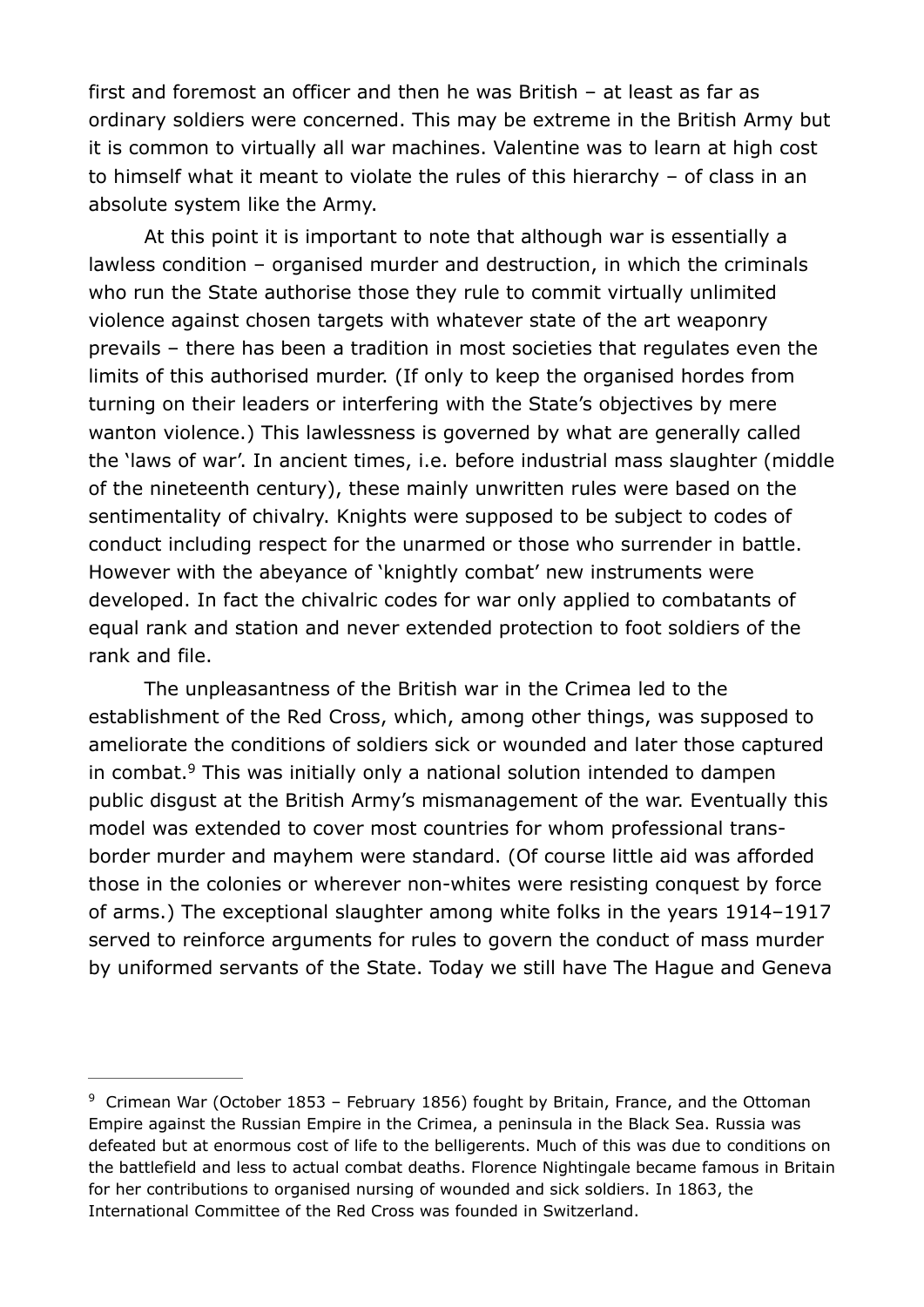<span id="page-6-2"></span>Conventions<sup>[10](#page-6-0)</sup> governing the conduct of war and the treatment of prisoners of war.

 Part of this law was pragmatic. Neither belligerent had an interest in the wholesale slaughter of captives. If recalcitrant union members were to be massacred by machine guns and mortars at the Somme, the terrified survivors should be kept alive to return to work in the mines in a more disciplined manner when hostilities ceased. Just as important, however, was the need of the State to maintain morale and recruitment quotas for mass armies. If it were clear that death was the only result of mobilisation even the most patriotic peasant would sooner or later say 'No'. At the same time, strict obedience is necessary to get thousands to run, crawl or walk to their deaths. Were war to mean utter lawlessness, soldiers could abandon their duty upon capture or surrender so it was necessary to assure that capture and noncombatant status did not eliminate class control.

<span id="page-6-3"></span> As a result the laws of war codified the practices of class (and race) distinctions too. In a POW camp it is generally prohibited to assign officers to manual labour. Within the scope of the camp's resources, officers are to be accorded the courtesies and privileges due to their rank even in captivity. US soldiers remain subject to military law (UCMJ, the *Uniform Code of Military Justice*) while in captivity.<sup>[11](#page-6-1)</sup> De facto they also remain subject to every kind of brutality and chicanery that the military hierarchy has ever invented for the subordination of the ordinary soldier. One could argue even more so than in combat. The officer in prison is no longer able to simply order his subordinates into battle from which he can expect they will not return – a common practice during the so-called Great War. He is leader in a defeated unit. The imputed bravery which is the officer's ritual claim to authority not only cannot be exercised, it can be seriously questioned as having been inadequate to prevent captivity in the first place. For these reasons it is all the more urgent that POW officers maintain those class and caste distinctions of rank since they have been deprived of any other sort of legitimation; and by their own subordination to the enemy also their freedom to arbitrarily dispose of unpleasant members of the lower ranks.

<span id="page-6-0"></span><sup>&</sup>lt;sup>[10](#page-6-2)</sup> The Hague Conventions (1899) and (1907) Laws and Customs of War on Land; the four *Geneva Conventions*: First 'for the amelioration of the condition of the wounded and sick in the armed forces in the field' (1864, 1906, 1929, 1949); Second (1949) 'for the Armed Forces at Sea'; Third (1929, 1949) 'relative to the treatment of prisoners of war'; Fourth (1949) relative to the protection of civilian persons in time of war (based on 1800 and 1907 Hague Conventions updated).

<span id="page-6-1"></span><sup>&</sup>lt;sup>[11](#page-6-3)</sup> During WWII, the *Articles of War* would have applied. On 5 May 1950, Harry S. Truman signed *64 Stat. 109* which codified US military and naval law for the entirety of the US Armed Forces as the *UCMJ*.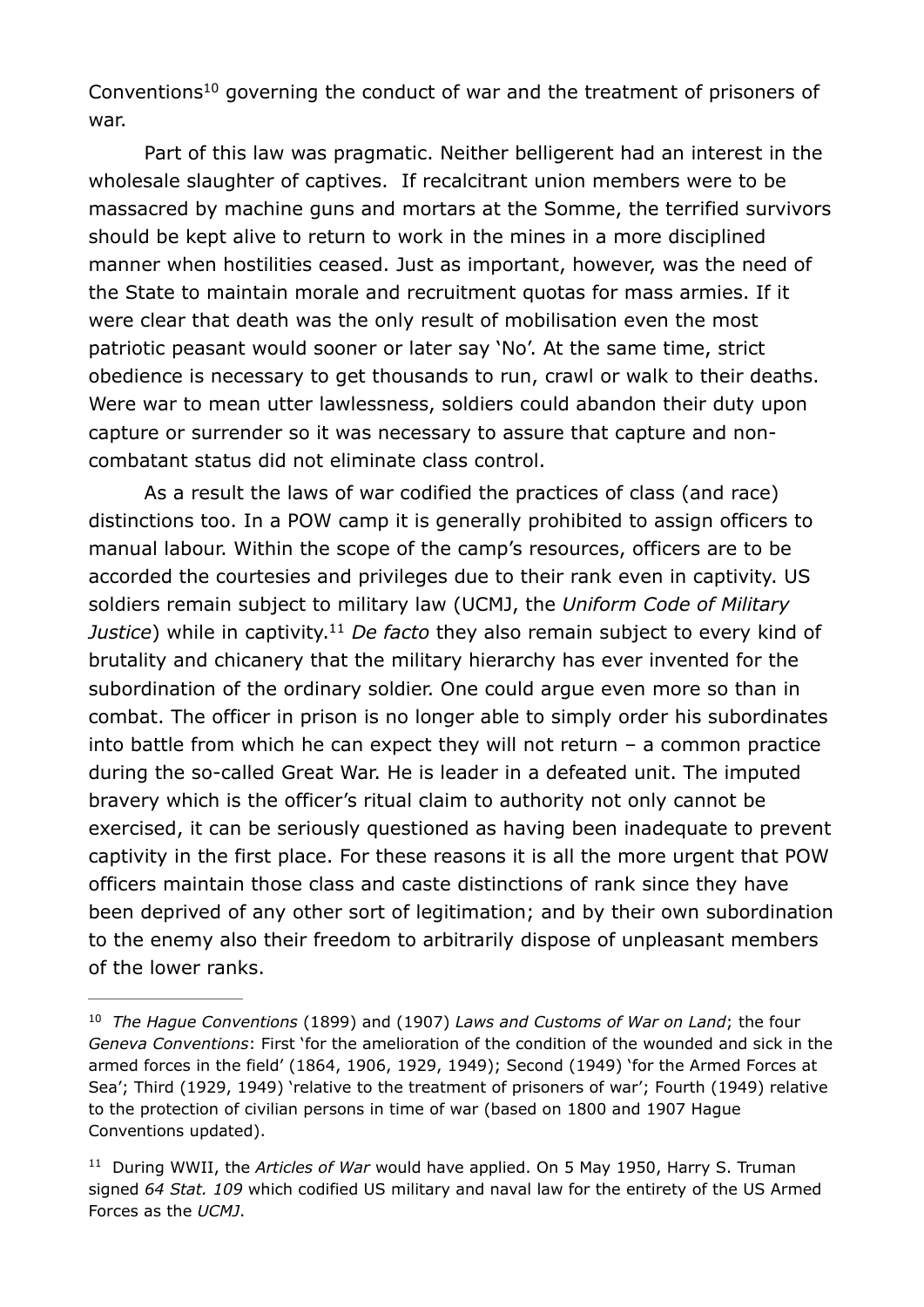Neither the victorious nor the vanquished among the officer class (and the larger class of mass murderers to whom they belong) can afford to risk breach of discipline – especially since, unlike in peacetime, the rank and file have already been issued a license to kill.

 Hence Major Cumyns was afforded all the privileges of his class, rank and station, even in the hell of Hotel Tacloban. The Japanese captain commanding knew as well as Major Cumyns that officers belong to the ruling class and are to be treated accordingly. Major Cumyns also knew that the proper conduct of an officer is always to kiss ass upward and to kick ass downward. Hence in the management of the camp both Major Cumyns and Captain Yoshishito behaved essentially as if they were in the same army while only the ordinary soldiers were prisoners – to be treated accordingly.

<span id="page-7-2"></span> Although *The Hotel Tacloban* is not written as an allegory or even a history of British intra-imperial relations, it is easy to surmise that the antagonism between the British, with Cumyns at the apex, and the Australians, led by Lieutenant Duffy, has its own history pre-dating the camp. Ordinary Australian military history records the anger of many soldiers who fought in the First World War and died gratuitously under British command.<sup>[12](#page-7-0)</sup> The ethnic composition of Australia – leaving aside other immigration – included not just those stigmatised by penal servitude and transportation for 'crimes' but also the components of the British population which the English upper classes (and before them their Norman forebears) had been taught to despise – especially Scots and Irish. Douglas Sr. was dumped into this pot of dysentery-inducing gruel for three years.

<span id="page-7-3"></span> And when it all seemed over, when the US Army collected him from the camp after Leyte had been returned to MacArthur's control, the next round began. His very existence became an indictment, but of a crime he could not imagine. Here *The Hotel Tacloban* may remind the reader of *Caleb Williams*. [13](#page-7-1) The eponymous hero of William Godwin's novel is accused of a crime by the principal landowner on whose estate he works. Not only is the charge unfounded but also the machinery by which he is to be tried and judged is so blatantly corrupt that he cannot be acquitted. Having been decreed a criminal,

<span id="page-7-0"></span> $12$  The Australian and New Zealand Establishment commemorate annually the slaughter of their soldiers in the Dardanelles and Gallipoli (February 1915 – January 1916) as ANZAC Day. Some 30,000 Australians were killed or wounded in this campaign, one of the more notorious catastrophes of the long class war. The unrepentant patriots and royalists treat this as a kind of bloodbath for national identity. Winston Churchill, British Prime Minister while Douglas Sr. was wasting away on Leyte, was largely responsible for the political decision to attack Turkey on these insurmountable slopes. Churchill's last active military rank before leaving the British Army was also that of major.

<span id="page-7-1"></span><sup>&</sup>lt;sup>[13](#page-7-3)</sup> William Godwin, *Things as They Are or the Adventures of Caleb Williams*, 1794.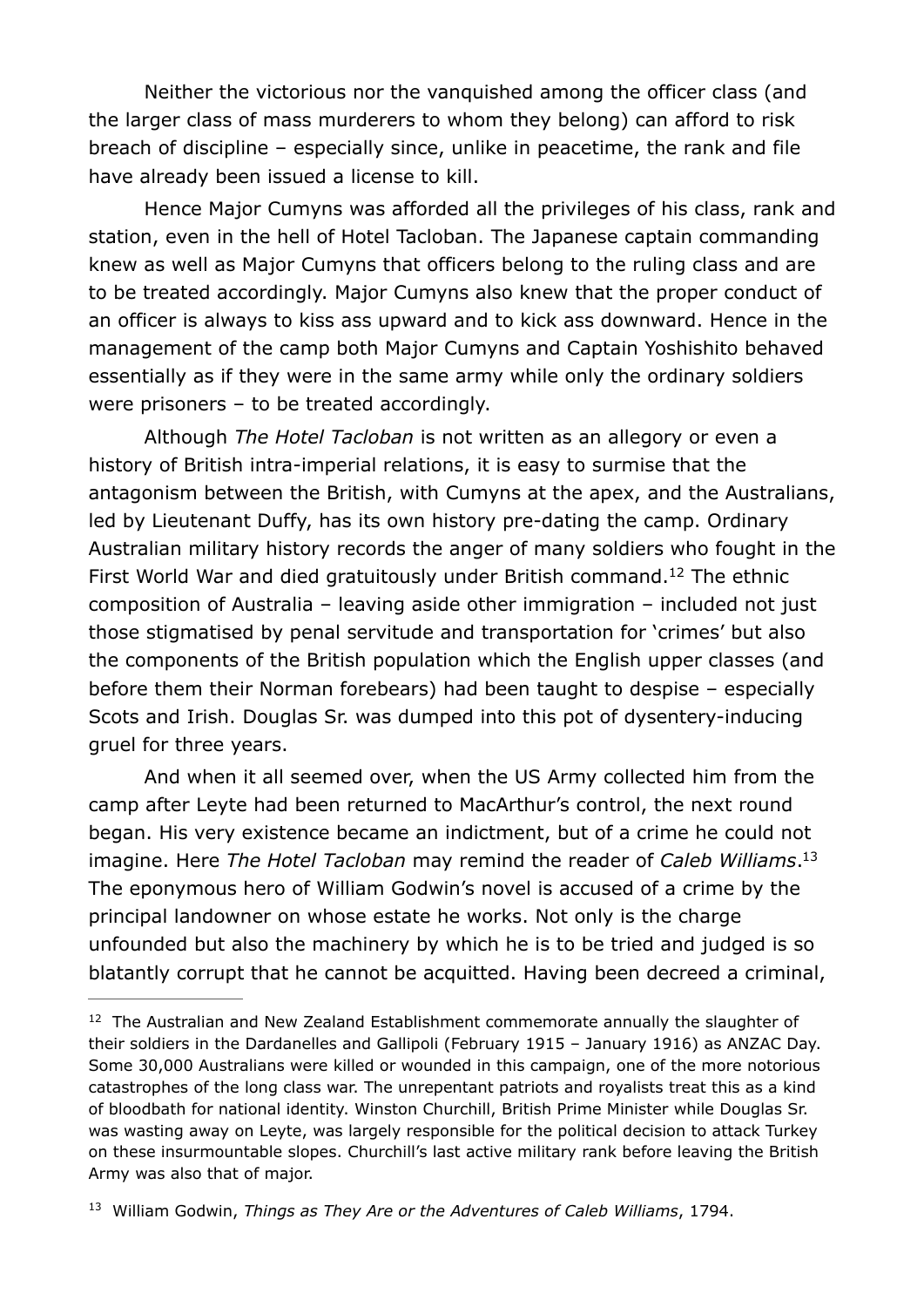his subsequent life becomes one endless flight from treachery to treachery, to the point where the reader is forced to ask is there not one person, one instance capable of acknowledging the blatant injustice and that the perpetrator both of the supposed crime but of all the consequences is none other than the master of the estate from which Williams was forced to flee. Nowhere in the great hierarchy is there a hope of appeal. Godwin argued that there can be no appeal since the hierarchy cannot condemn itself.

 One reason this story is so remarkable is that Douglas Sr. was on the verge of taking the secrets with him to the grave. He had been spared a kangaroo court by the Army high command on the condition that he never tell the story to anyone and also consent to having his entire service record 'sheep-dipped'. This seems strange given that he was a POW in an enemy camp for whom mere survival had been the only accomplishment of his threeyears in the Pacific Theatre on behalf of the USA. This had been an official war against a declared enemy - just like the US Constitution prescribed, unlike every US war since then. In the 'Good War, where so much nostalgia and patriotic humbug prevails to this day, and where every US veteran is supposed to have been a hero in the face of the yellow savagery of the Japanese imperial forces, the brutally inhumane treatment of a 16 year-old for three years should have been one more glorious sacrifice for freedom and democracy about which every patriotic American should know. Why was Douglas Valentine Sr. not to be immortalised like the POWs of Bataan?

 Another remarkable quality of *The Hotel Tacloban* is that it goes beyond mere transcription. After years of abysmal health, Douglas Sr. had to recount events which, by his own standards, filled him with shame. The story he told his son could not be uplifting or evidence that indeed the father's conservative ideals had triumphed or were in any way worthy of emulation. Of course some of the feelings burdening the principal in the story cannot be attributed to ideology or personal opinion but must be seen in the overall trauma of war. Where soldiers are taught to obey, kill or die, the failure to die while comrades are killed, or the inability to kill when ordered to do so, or even to kill when there have been no orders but necessity, is worse than original sin. One can cease to believe in God, but the military remains and with it all the capacity to punish those who violate its codes of conduct. The book that resulted is a small effort to transcend that closed immoral world and the control it exercises over the souls of those who have spent any serious amount of time in it. It is not a story of familial or generational reconciliation but a partial purging of the military parasite that, like the malaria parasite, had destroyed the youth and most of the adult life of Douglas Valentine Sr.